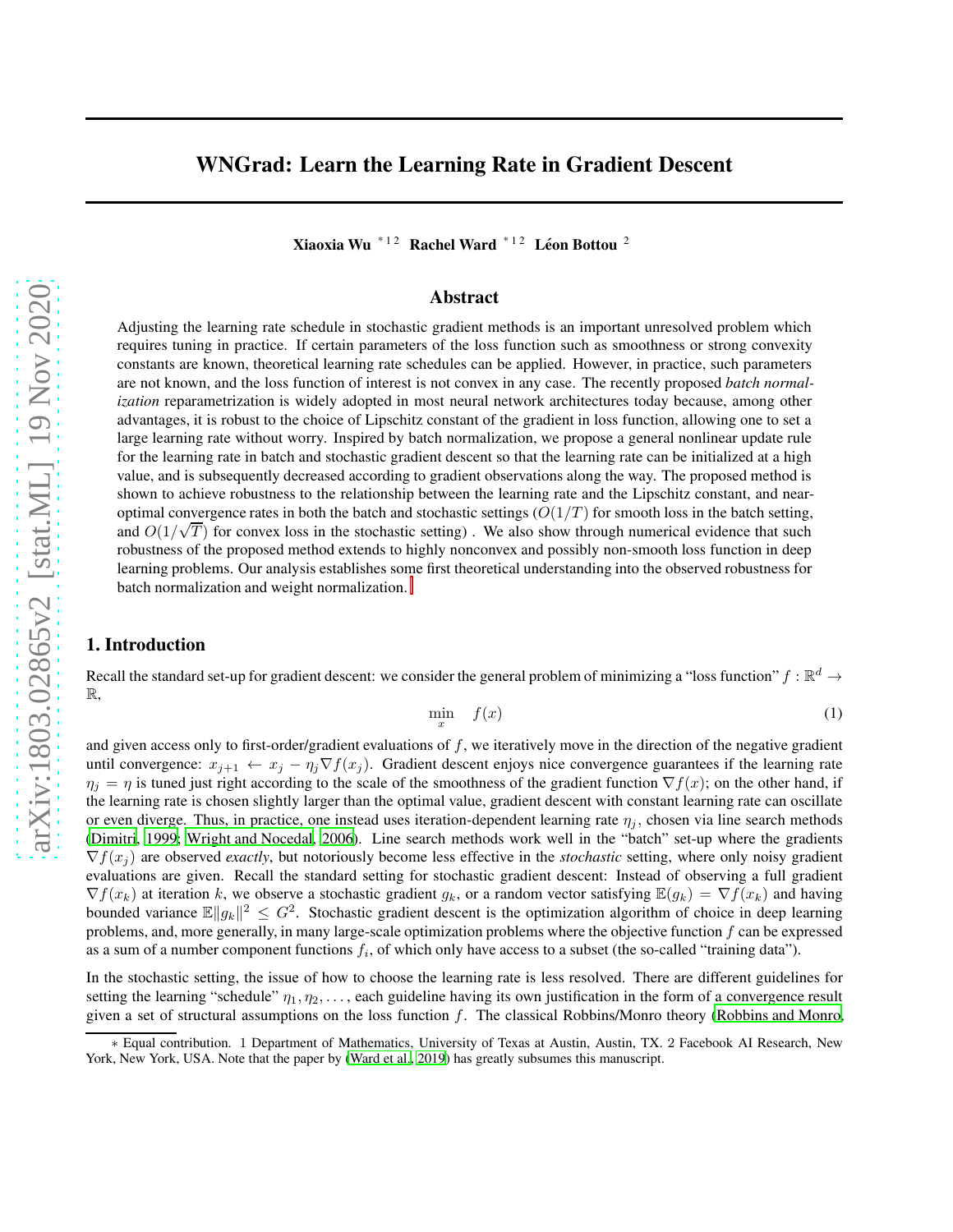[1951\)](#page-11-1) says that if the learning rate is chosen such that

$$
\sum_{k=1}^{\infty} \eta_k = \infty \quad \text{and} \quad \sum_{k=1}^{\infty} \eta_k^2 < \infty,\tag{2}
$$

and if the loss function is sufficiently smooth, then  $\lim_{k\to\infty} \mathbb{E}[\|\nabla f(x_k)\|^2] = 0$  ([\(Bottou et al.](#page-10-1), [2016](#page-10-1)), Corollary 4.12). If the loss function is moreover strongly convex, the stochastic gradient update  $x_{k+1} \leftarrow x_k - \eta_k g_k$  will converge in expectation to the minimizer .

If the loss function is convex but not necessarily smooth, then setting  $\eta_k = c/\sqrt{k}$  results in a convergence guarantee of the form  $\mathbb{E}[f(x_k) - f^*] \le O(\log(k)/\sqrt{k})$ , with an optimal constant if c is chosen properly to depend on the stochastic variance  $G^2$  ([\(Shamir and Zhang, 2013\)](#page-11-3), Theorem 2). If the loss function is  $\mu$ -*strongly* convex and has L-Lipschitz smooth gradient, then setting  $\eta_k = c/k$  where c is sufficiently small compared to  $\frac{\mu}{L}$  gives  $\mathbb{E}[f(x_k) - f^*] \le O(1/k)$  ([\(Bottou et al.](#page-10-1), [2016\)](#page-10-1), Theorem 4.7).

If, moreover, the loss function can be expressed as the average of a number of component functions  $f_i$ , each of which is itself convex, and if the noisy gradient direction at each iteration is actually the direction of the exact gradient of one of the component functions chosen i.i.d. uniformly from the universe of component functions, and if a bound on the "consistency" parameter  $\sigma^2 = \mathbb{E}_i[||f_i(x^*)||^2]$  is known, then one may take a constant learning rate  $\eta_k = \eta$  chosen in just the right way with respect to  $\mu$ , L, and  $\sigma^2$  to achieve *exponential* convergence, in expectation, up to a radius around the optimal solution [\(Bach and Moulines, 2011;](#page-10-2) [Needell et al., 2014\)](#page-10-3).

Thus, in the stochastic setting, there is no clear "best choice" for the learning rate. In many deep learning problems, where the underlying loss function is highly non-convex, one often tests several different learning rate schedules of the form

$$
\eta_k = \frac{\eta_0}{1 + k/\tau}
$$
, or  $\eta_k = \frac{\eta_0}{1 + \sqrt{k}/\tau}$ , or  $\eta_k = \frac{D}{kG}$ ;

where D is the maximal diameter of the feasible set, and G is the norm of the current gradient or an average of recent gradients; the schedule which works best on the problem at hand is then chosen. Another popular and effective choice is to start with a constant learning rate  $\eta_0$  which gives good empirical convergence results or start with a small one followed by a warmup scheme [\(Goyal et al., 2017\)](#page-10-4), maintain this constant learning rate for a fixed number of epochs over the training data, then decrease the learning rate  $\eta_1 \leftarrow 0.1\eta_0$ , and repeat this process until convergence.

#### 1.1. Adaptive Learning Rate Rules

In the stochastic setting, it can be advantageous to set different learning rates for different component functions  $f_i$  (or for different coordinates), with larger learning rates for components with smaller gradients, and smaller learning rates for components with larger gradients, to balance their respective influences. This heuristic is theoretically justified in some cases. The family of adaptive gradient (AdaGrad) algorithms [\(Duchi et al.](#page-10-5), [2011\)](#page-10-5) dynamically update each coordinate learning rate by the reciprocal of the root-mean-square of the elements of the gradients for that coordinate which have been observed so far. AdaGrad has rigorous theoretical backing: it provably achieves the optimal  $\mathbb{E}[f(x_k) - f^*] \leq O(1/\sqrt{k})$  regret guarantee in the convex setting, with a better constant compared to plain stochastic gradient descent depending on the geometry of the problem. Despite originally being designed in the convex setting, AdaGrad has proven to be very useful beyond the convex set-up – in particular, it improves convergence performance over standard stochastic gradient descent in settings where data is sparse and sparse parameters are more informative; such examples abound in natural language processing. Several subsequent modifications to AdaGrad have been proposed to combat this accumulation including Adadelta [\(Zeiler](#page-11-4), [2012\)](#page-11-4), RMSprop [\(Srivastava and Swersky\)](#page-11-5), Adam [\(Kingma and Ba, 2014](#page-10-6)) and AdaBatch [\(Alexandre and Francis, 2017](#page-10-7)); however, these algorithms (except AdaBatch) come with no guarantees of convergence. These adaptive subgradient methods cannot be applied as a general panacea for the learning rate problem, however as they result in biased gradient updates which change the underlying optimization problem. The recent paper [\(Wilson et al., 2017\)](#page-11-6) provides evidence that while these methods do speed up training time in neural network applications, they nevertheless result in worse generalization error compared to simple methods such as plain stochastic gradient descent with a single learning rate.

Another line of work on adaptive learning rates [\(Needell et al.](#page-10-3), [2014;](#page-10-3) [Zhao and Zhang, 2015\)](#page-11-7) consider importance sampling in stochastic gradient descent in the setting where the loss function can be expressed as a sum of component functions, and provide precise ways for setting different constant learning rates for different component functions based on their 2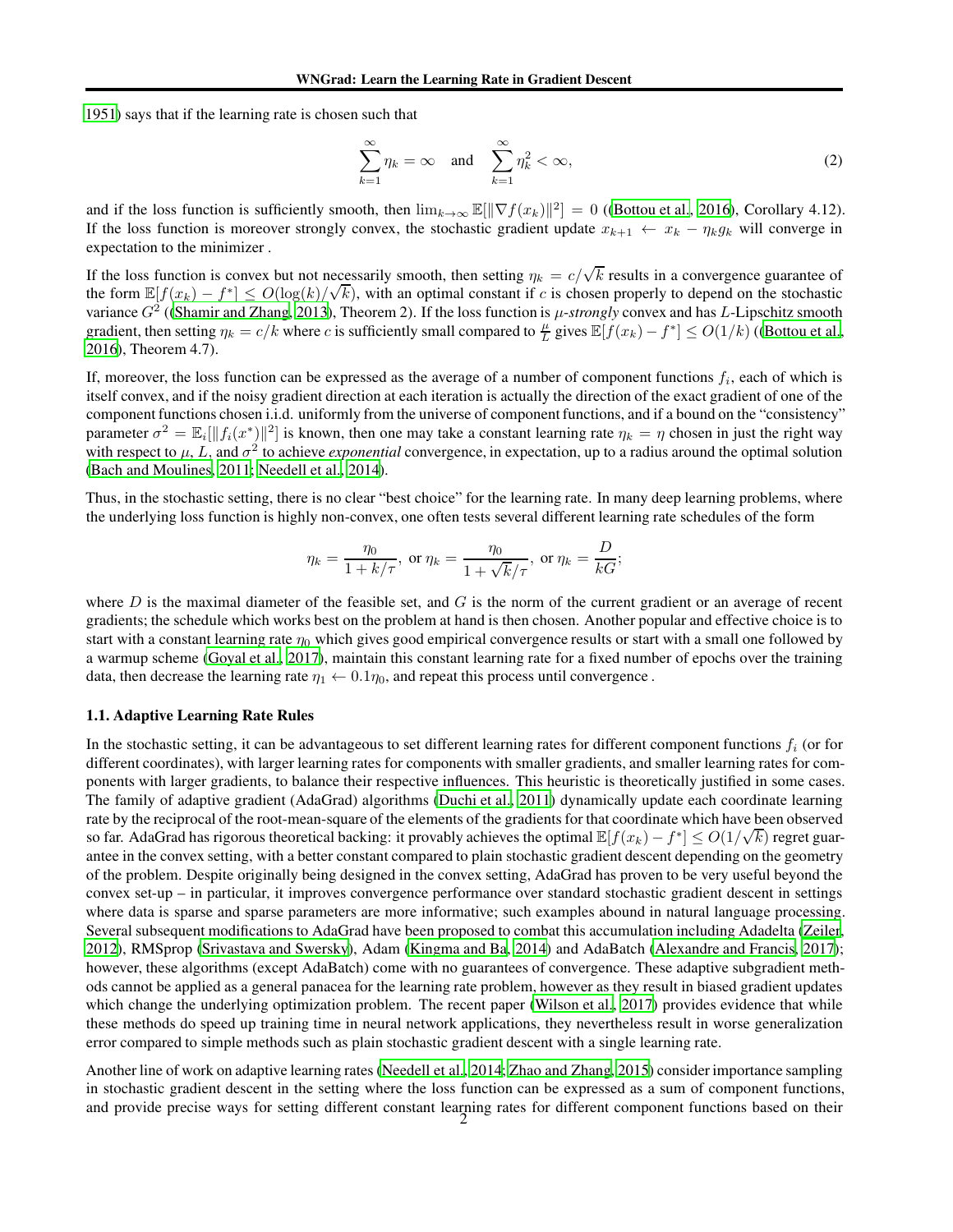Lipschitz constants; if the sampling distribution over the parameters is weighted so that parameters with smaller Lipschitz constants are sampled less frequently, then this reparametrization affords a faster convergence rate, depending on the *average* Lipschitz constant between all parameters, rather than the *largest* Lipschitz constant between them. Of course, in practice, the Lipschitz constants are not known in advance, and must be learned along the way.

This begs the question: if we take a step back to the batch/non-stochastic gradient descent setting, is it possible to learn even a *single* Lipschitz constant, corresponding to the gradient function ∇f, so that we can match the convergence rate of gradient descent with optimized constant learning rate which requires knowledge of the Lipschitz constant beforehand? To our knowledge, this question has not been addressed until now.

#### 1.2. Weight Normalization

To answer this question, we turn to simple reparametrizations of weight vectors in neural networks which have been proposed in recent years and have already gained widespread adaptations in practice due to their effectiveness in accelerating training times without compromising generalization performance, while simultaneously being robust to the tuning of learning rates. The celebrated batch normalization [\(Ioffe and Szegedy, 2015\)](#page-10-8) accomplishes these objectives by normalizing the means and variances of minibatches in a particular way which reduces the dependence of gradients on the scale of the parameters or their initial values, allowing the use of much higher learning rates without the risk of divergence. Inspired by batch normalization, the *weight normalization* algorithm [\(Salimans and Kingma, 2016\)](#page-11-8) was introduced as an even simpler reparametrization, also effective in making the resulting stochastic gradient descent more robust to specified learning rates and initialization. The weight normalization algorithm, roughly speaking, reparametrizes the loss function in polar coordinates, and runs (stochastic) gradient descent with respect to polar coordinates: If the loss function is  $f(x)$  where x is a d-dimensional vector, then weight normalization considers instead  $x = \frac{r}{||v||}v$ , where v is a d-dimensional vector, r is a scalar, and  $||v||$  is the Euclidean norm of v. The analog of the weight normalization algorithm in the batch gradient setting would simply be gradient descent in polar coordinates as follows:

$$
v_{k+1} = v_k - \eta \nabla_v f\left(\frac{r_k}{\|v_k\|} v_k\right)
$$
  
\n
$$
= v_k - \eta \frac{r_k}{\|v_k\|} P_{v_k^{\perp}} \left(\nabla f\left(\frac{r_k}{\|v_k\|} v_k\right)\right);
$$
  
\n
$$
r_{k+1} = r_k - \eta \nabla_r f\left(\frac{r_k}{\|v_k\|} v_k\right)
$$
  
\n
$$
= r_k - \eta \left(\nabla f\left(\frac{r_k}{\|v_k\|} v_k\right), \frac{v_k}{\|v_k\|}\right)
$$
\n(3)

where  $P_{v\perp}(u)$  denotes the orthogonal projection of u onto the subspace of co-dimension orthogonal to v. One important feature of note is that, since the gradient of f with respect to v is orthogonal to the current direction v, the norm  $||v_k||$ grows monotonically with the update, thus effectively producing a dynamically-updated decay in the *effective* learning rate  $\frac{r\eta}{\|v\|^2}$ . More precisely, considering weight normalization in the batch setting, restricted to the unit sphere (fixing  $r_k = 1$ ), the gradient update reduces to

$$
\frac{v_{k+1}}{\|v_k\|} = \frac{v_k}{\|v_k\|} - \frac{\eta}{\|v_k\|^2} P_{v_k^\perp} (\nabla f(\frac{v_k}{\|v_k\|}));
$$
  

$$
\|v_{k+1}\|^2 = \|v_k\|^2 + \frac{\eta^2}{\|v_k\|^2} \|P_{v_k^\perp} (\nabla f(\frac{v_k}{\|v_k\|}))\|^2
$$
 (4)

#### 1.3. Our contributions

Weight normalization (and, to an even larger extent, batch normalization) has proven in practice to be very robust to the choice of the scale of Lipschitz constant  $\eta$ . Inspired by this, and in a first attempt at theoretical understanding of such normalization, we are inspired to consider the following method for updating the learning rate in batch and stochastic gradient descent more generally: starting from  $x_1 \in \mathbb{R}^d$  and  $b_1 > 0$ , repeat until convergence

<span id="page-2-1"></span><span id="page-2-0"></span>
$$
x_{k+1} = x_k - \frac{1}{b_k} \nabla f(x_k);
$$
  

$$
b_{k+1} = b_k + \frac{1}{b_k} \|\nabla f(x_k)\|^2
$$
 (5)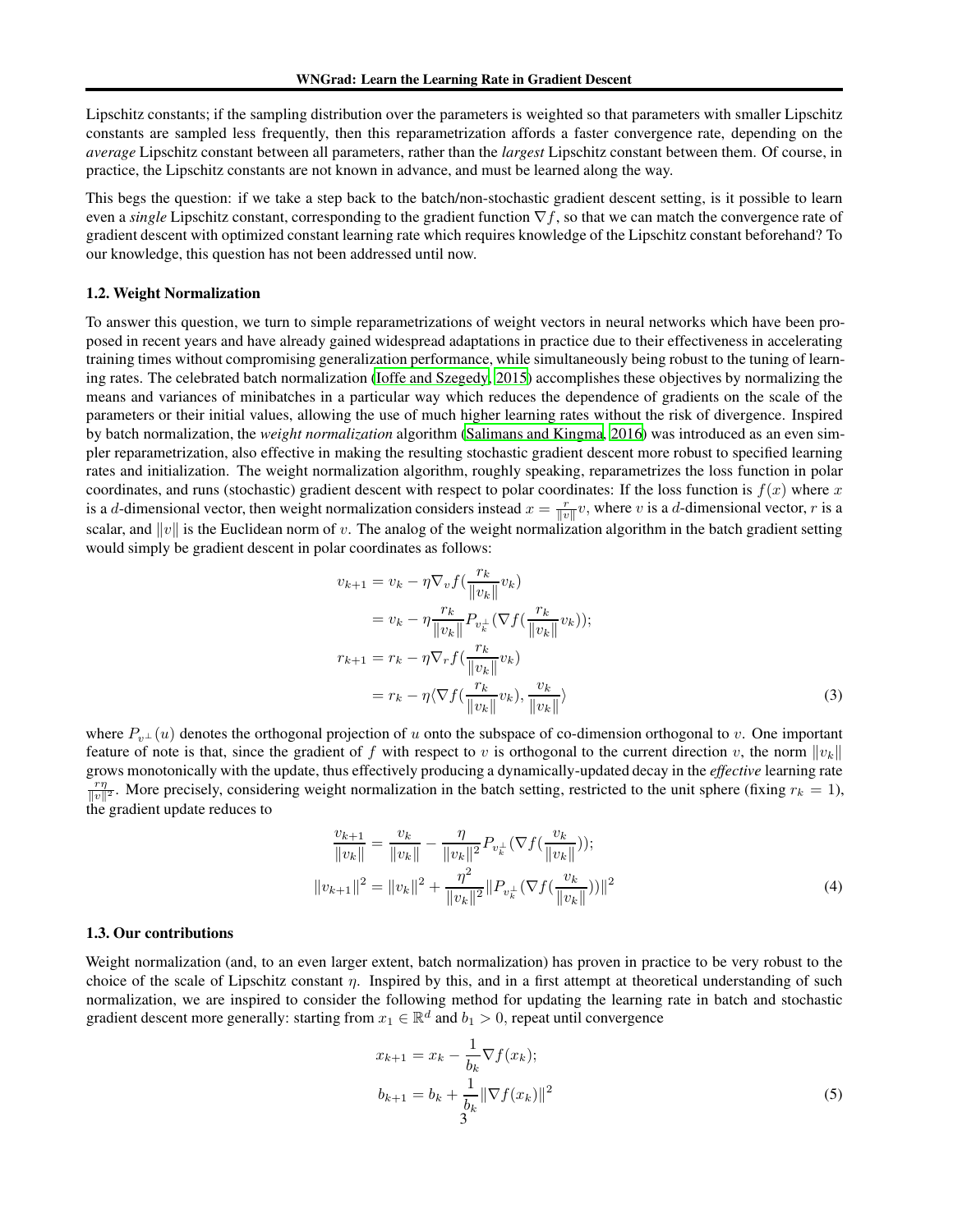As a nod to its inspiration, weight normalization, we call this algorithm WNGrad, but note that the update can also be interpreted as a close variant of AdaGrad with the dynamic update applied to a single learning rate; indeed, WNGrad b-update satisfies

$$
b_{k+1}^2 = b_k^2 + 2\|\nabla f(x_k)\|^2 + \frac{1}{b_k^2} \|\nabla f(x_k)\|^4
$$
  
=  $b_k^2 + 2\|\nabla f(x_k)\|^2 + O(\|\nabla f(x_k)\|^4)$ 

which matches the coordinate-wise update rule in AdaGrad if  $\nabla f$  is one dimension. Nevertheless, WNGrad update [\(5\)](#page-2-0) offers some insight and advantages over the family or modifications/improvements of AdaGrad update – first, it gives a precise correspondence between the accumulated gradient and current gradient in the update of the  $b_k$ . Additionally, it does not require any square root computations, thus making the update more efficient.

In this paper, we provide some basic theoretical guarantees about WNGrad update. Surprisingly, we are able to provide guarantees *for the same learning rate update rule* in both the batch and stochastic settings.

In the batch gradient descent setting, we show that WNGrad will converge to a weight vector  $x_T$  satisfying  $\|\nabla f(x_T)\|^2 \leq \epsilon$ in at most  $T = O(\frac{(f(x_1) - f^* + L)^2}{f})$  $\frac{f(t+h)}{\epsilon}$ ) iterations, if f has L-Lipschitz smooth gradient. The proof involves showing that if  $b_k$ grows up to the critical level  $b_k \ge L$ , it *automatically stabilizes*, satisfying  $b_k \le CL$  for all time<sup>[2](#page-3-0)</sup>. This should be compared to the standard gradient descent convergence rate using constant learning rate  $\eta$ , which in the ideal case  $\eta = 1/L$  achieves  $O(\frac{L}{\epsilon})$  convergence rate, but which *is not guaranteed to converge at all* if the learning rate is even slightly too big,  $\eta \ge 2/L$ . Thus, WNGrad is a provably robust variant to gradient descent which is provably robust to the scale of Lipschitz constant, when parameters like the Lipschitz smoothness are not known in advance.

On the other hand, in the stochastic setting, the  $b_k$  update in WNGrad has dramatically different behavior, growing like  $O(\frac{\sqrt{k}}{G})$ , where G is a bound on the variance of the stochastic gradients. As a result, in the stochastic setting, we also G show that WNGrad, achieves the optimal  $O(1/\sqrt{T})$  rate of convergence for convex loss functions, and moreover settles in expectation on the "correct" constant,  $b_k \sim \frac{\sqrt{k}}{G}$ . Thus, WNGrad also works robustly in the stochastic setting, and finds a good learning rate.

We supplement all of our theorems with numerical experiments, which show that WNGrad competes favorably to plain stochastic gradient descent in terms of robustness to the Lipschitz constant of the loss function, speed of convergence, and generalization error, in training neural networks on two standard data sets.

### 2. WNGrad for Batch Gradient Descent

Consider a smooth function  $f : \mathbb{R}^d \to \mathbb{R}$  with L-Lipschitz continuous gradient (denoted  $f \in C_L^1$ ): for any  $x, y \in \mathbb{R}^d$ ,

$$
\|\nabla f(x) - \nabla f(y)\| \le L\|x - y\|
$$

and the optimization problem

<span id="page-3-1"></span>
$$
\min_{x} \quad f(x).
$$

With knowledge of the Lipschitz constant  $L$ , the standard gradient descent update with constant learning rate iterates, starting at  $x_1 \in \mathbb{R}^d$ ,

$$
x_j \leftarrow x_{j-1} - \eta \nabla f(x_{j-1}). \tag{6}
$$

The following convergence result is classical ([\(Nesterov,](#page-11-9) [1998\)](#page-11-9), (1.2.13)).

**Lemma 2.1** *Suppose that*  $f \in C_L^1$  *and that*  $f^* > -\infty$ *. Consider gradient descent with constant learning rate*  $\eta > 0$ *. If*  $\eta = \frac{\delta}{L}$  and  $\delta \leq 1$ *, then* 

 $\overline{\jmath}$ 

$$
\min_{i=1:T} \|\nabla f(x_j)\|^2 \le \epsilon
$$

*after at most a number of steps*

$$
T = \frac{2L(f(x_1) - f^*)}{\delta \epsilon};
$$

<span id="page-3-0"></span> ${}^{2}C$  is a constant factor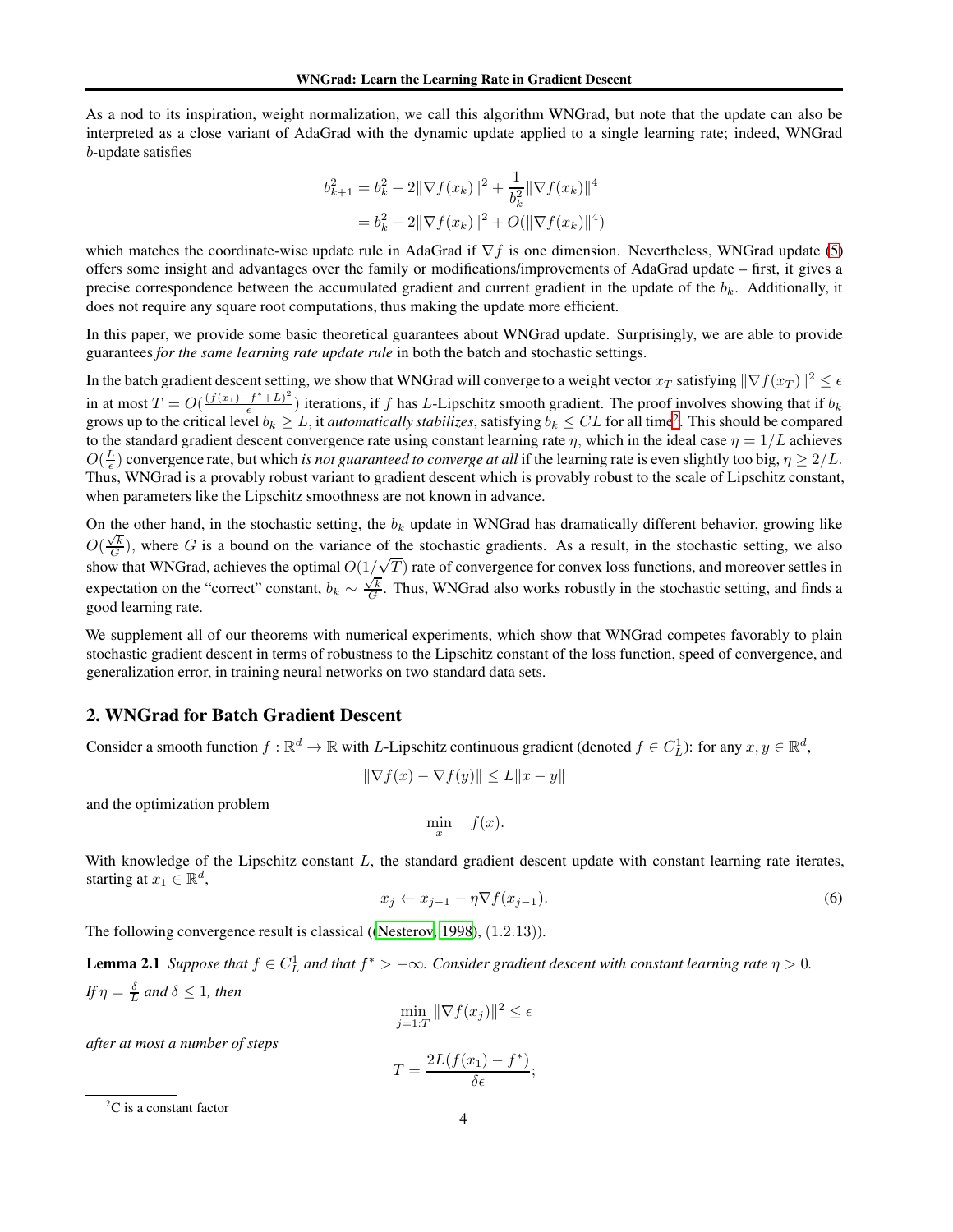*On the other hand, gradient descent can oscillate or diverge once*  $\eta \geq \frac{2}{L}$ *.* 

Note that this result requires the knowledge of Lipschitz constant  $L$  or an upper bound estimate. Even if such a bound is known, the algorithm is quite conservative; the Lipschitz constant represents the *worst case* oscillation of the function ∇f over all points x, y in the domain; the *local* behavior of gradient might be much more regular, indicating that a larger learning rate (and hence, faster convergence rate) might be permissible. In any case, it is beneficial to consider a modified gradient descent algorithm which, starting from a large initial learning rate, decreases the learning rate according to gradient information received so far, and stabilizes at at a rate depends on the local smoothness behavior and so no smaller than  $1/L$ .

We consider the following modified gradient descent scheme:

Algorithm 1 WNGrad – Batch Setting **Input:** Tolerance  $\epsilon > 0$ Initialize  $x_1 \in \mathbb{R}^d$ ,  $b_1 > 0$ ,  $j \leftarrow 1$ repeat  $j \leftarrow j + 1$  $x_j \leftarrow x_{j-1} - \frac{1}{b_{j-1}} \nabla f(x_{j-1})$  $b_j \leftarrow b_{j-1} + \frac{\|\nabla f(x_j)\|^2}{b_{j-1}}$  $b_{j-1}$ until  $\|\nabla f(x_j)\|^2 \leq \epsilon$ 

**Remark 2.2** *Initializing*  $b_1$  *and scale invariance. Ideally, one could initialize*  $b_1$  *in WNGrad by sampling*  $R \ge 2$  *points*  $u_1, u_2, \ldots, u_R$  *close to the initialization*  $x_1$ *, and*  $\nabla f(u_1), \ldots, \nabla f(u_R)$ *, and take* 

$$
b_1 = \max_{j \neq k} \frac{\|\nabla f(u_j) - \nabla f(u_k)\|}{\|u_j - u_k\|} \le L
$$

*If this is not possible, it is also reasonable to consider an initialization*  $b_1 = C||\nabla f(x_1)||$  with a constant  $C \geq 0$ . With *either choice, one observes that the resulting WNGrad algorithm is invariant to the scale of* f*: if* f *is replaced by* λf*, then the sequence of iterates*  $x_1, x_2, \ldots$  *remains unchanged.* 

We show that the WNGrad algorithm has the following properties:

- After a reasonable number of initial iterations, either  $\|\nabla f(x_k)\|^2 \leq \epsilon$  or  $b_k \geq L$
- If at some point  $b_k \geq L$ , then the learning rate stabilizes:  $b_j \leq CL$  for all  $j \geq k$ .

<span id="page-4-0"></span>As a consequence, we have the following convergence result.

**Theorem 2.3 (Global convergence for smooth loss function)** *Consider the WNGrad algorithm.* Set  $b_1 \geq \|\nabla f(x_1)\|$ *. Suppose that*  $f \in C^1_L$ ,  $x^*$  *is the point satisfying*  $\nabla f(x^*) = 0$ *. and that*  $f^* > -\infty$ *.* 

*Then we have the guarantee*

$$
\min_{k=1:T} \|\nabla f(x_k)\|^2 \le \epsilon
$$

*after Case 1*  $T = \frac{2(f(x_1) - f^*)(b_1 + 8(f(x_1) - f^*))}{f}$ 

Case 2 
$$
T = 1 + \frac{L^2(1-\delta)}{\epsilon} + \frac{16\left((f(x_1) - f^*) + (\frac{3}{16} + \frac{5}{8\delta})L\right)^2}{\epsilon} \text{ steps if } b_1 = \delta L < L, \quad \delta \in (0,1].
$$

 $\frac{a_1 + 8(f(x_1) - f)}{e}$  steps if  $b_1 \geq L$ , and

Comparing the convergence rate of batch gradient descent in Theorem [2.3](#page-4-0) and the classical convergence result in Lemma [2.1,](#page-3-1) we see that WNGrad adjusts the learning rate automatically with decreasing learning rate  $1/b_j$  based on the gradient information received so far, and without knowledge of the constant L, and still achieves linear convergence at nearly the same rate as gradient descent in Lemma [2.1](#page-3-1) with constant learning rate  $\eta \leq \frac{1}{L}$ .

<span id="page-4-1"></span>We will use the following lemmas to prove Theorem [2.3.](#page-4-0) For more details, see Appendix A.1.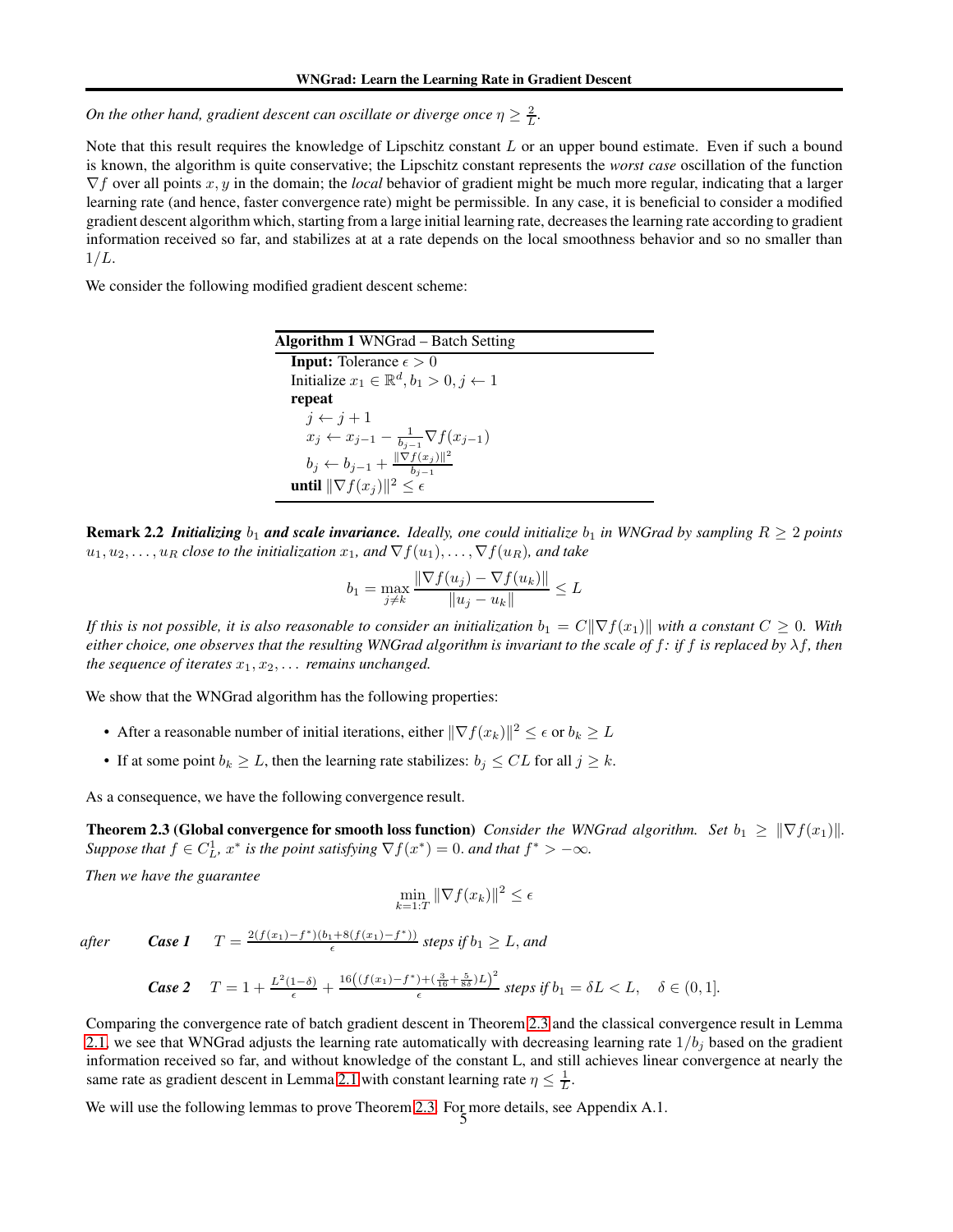**Lemma 2.4** *Fix*  $\epsilon \in (0, 1]$  *and*  $L > 0$ *. Consider the sequence* 

$$
b_1 > 0;
$$
  $b_{j+1} = b_j + \frac{\|\nabla f(x_{j+1})\|^2}{b_j}$ 

<span id="page-5-0"></span> $\textit{after } N = \max\left\{1, \lceil \frac{L(L-b_1)}{\eta \epsilon} \rceil + 1\right\}$  iterations, either  $\min_{k=1:N} \|\nabla f(x_k)\|^2 \leq \epsilon$ , or  $b_N > L$ .

**Lemma 2.5** *Suppose that*  $f \in C_L^1$ ,  $f^* > -\infty$  *and*  $b_1 \ge ||\nabla f(x_1)||$ *. Denote by*  $k_0$  *the first index such that*  $b_{k_0} > L$ *. Then for all*  $k \geq k_0$ *,* 

$$
b_k \le b_{k_0} + 8(f(x_{k_0}) - f^*)
$$

*and moreover, if*  $k_0 > 1$ ,

$$
f(x_{k_0}) \le f(x_1) + \frac{L^2}{2b_1}.
$$

<span id="page-5-2"></span>Lemma [2.5](#page-5-0) guarantees that the learning rate stabilizes once it reaches the (unknown) Lipschitz constant, up to an additive term. To be complete, we can also bound  $b_{k_0}$  as a function of L, then arrive at the main result of this section.

**Lemma 2.6** Suppose that  $f \in C_L^1$  and that  $f^* > -\infty$ . Denote by  $k_0$  the first index such that  $b_{k_0} > L$ . Then

$$
b_{k_0} \le 3L + \frac{2L^2}{b_1}.
$$

### 3. WNGrad for Stochastic Gradient Descent

We now shift from the setting of batch gradient descent to stochastic gradient descent. The update rule to the learning rate in WNGrad extends without modification to this setting, but now that the gradient norms do not converge to zero but rather remain noisy, the WNGrad learning rate  $\frac{1}{b_k}$  does not converge to a fixed size, but rather settles eventually on the rate of  $\frac{G}{\sqrt{l}}$  $\frac{k}{k}$ , where  $G$  is a bound on the variance of the stochastic gradients. In order to tackle this issue and derive a convergence rate, we assume for the analysis that the loss function is convex but not necessarily smooth.

<span id="page-5-3"></span>

| <b>Algorithm 2</b> WNGrad – Stochastic Setting                   |  |  |  |
|------------------------------------------------------------------|--|--|--|
| <b>Input:</b> Tolerance $\epsilon > 0$                           |  |  |  |
| Initialize $x_1 \in \mathbb{R}^d$ , $b_1 > 0$ , $j \leftarrow 1$ |  |  |  |
| repeat                                                           |  |  |  |
| $j \leftarrow j + 1$                                             |  |  |  |
| $x_j \leftarrow x_{j-1} - \frac{1}{b_{j-1}} g_{j-1}$             |  |  |  |
| $b_j \leftarrow b_{j-1} + \frac{  g_j  ^2}{b_{j-1}}$             |  |  |  |
| until $f(x_i) \leq \epsilon$                                     |  |  |  |

Consider the general optimization problem

 $\min_{x} f(x)$ 

<span id="page-5-1"></span>from stochastic gradient information. Instead of observing full gradients  $\nabla f(x_k)$ , we observe stochastic gradients  $g_k \in \mathbb{R}^d$ satisfying  $\mathbb{E}(g_k) = \nabla f(x_k)$ . Let  $\overline{x}_k = \frac{1}{k} \sum_{i=1}^k x_i$ .

**Theorem 3.1** *Consider WNGrad algorithm. Suppose*  $f(x)$  *is convex. Suppose, that, independent of*  $x_k$ *,* 

$$
\mathbb{E} \|g_k\|^2 \le G^2
$$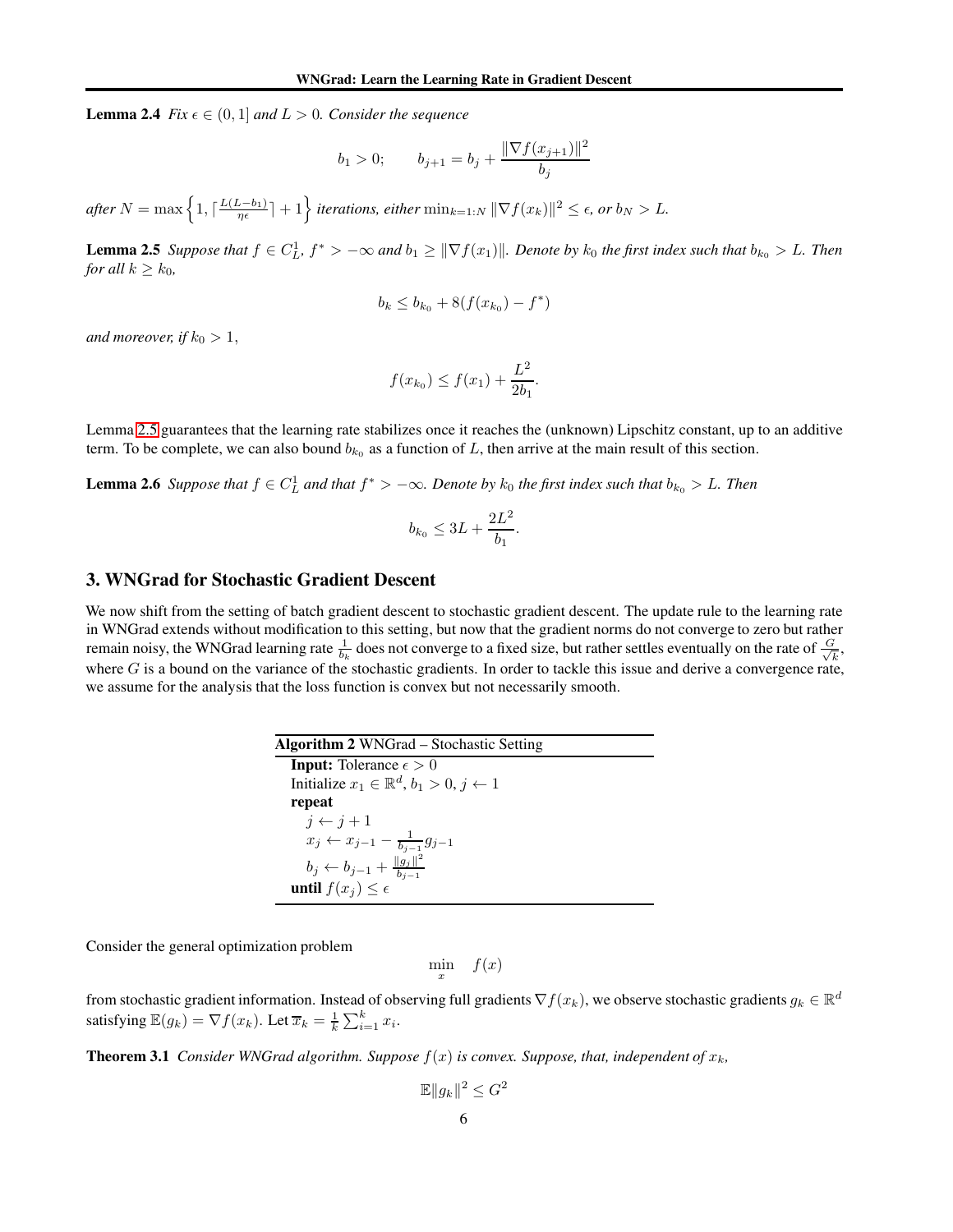*and that for all* k

 $||g_k|| \geq \gamma$ 

 $\| \mathbf{x}_k - x^* \|^2 \leq D^2$ . Then, with initialization  $b_1 \geq \| g_1 \|$ ,

$$
f(\overline{x}_k) - f^* \le \frac{G^2(D^2 + 2)}{\gamma \sqrt{k}} + \frac{b_1 \|x_1 - x^*\|^2}{2k}.
$$

**Remark 3.2** Under the same assumptions, excluding the assumption that  $\gamma^2 \leq ||g_k||^2$ , one obtains the same convergence *rate using decreasing learning rate*  $\eta_k = \frac{c}{\sqrt{k}}$  for some constant c.

<span id="page-6-0"></span>We will use the following lemma, which is easily proved by induction.

**Lemma 3.3** *Consider a positive constant*  $a > 0$  *and a sequence of positive numbers*  $t_1, t_2, \ldots$  *and for each* k,

$$
t_k + \frac{a}{t_k} \le t_{k+1}.
$$

*Then,*

$$
\sqrt{2ak} \le t_k
$$

**Proof of Theorem [3.1:](#page-5-1)** First, note that under the stated assumptions,  $b_k$  satisfies Lemma [3.3](#page-6-0) for  $a = \gamma^2$ . Thus, with probability 1,

$$
b_k \ge \gamma \sqrt{k}
$$

Now,

$$
||x_{k+1} - x^*||^2 = ||x_k - x^*||^2 + \frac{1}{b_k^2} ||g_k||^2 - 2\frac{1}{b_k} \langle x_k - x^*, g_k \rangle,
$$

so

$$
2\langle x_k - x^*, g_k \rangle = b_k \|x_k - x^*\|^2 - b_k \|x_{k+1} - x^*\|^2 + \frac{1}{b_k} \|g_k\|^2
$$

Thus,

$$
2\sum_{\ell=1}^{k} \langle x_{\ell} - x^*, g_{\ell} \rangle \le 2\sum_{\ell=1}^{k} \langle x_{\ell} - x^*, g_{\ell} \rangle + b_{k} \|x_{k+1} - x^*\|^2
$$
  
= 
$$
\sum_{\ell=2}^{k} (b_{\ell} - b_{\ell-1}) \|x_{\ell} - x^*\|^2 + b_{1} \|x_{1} - x^*\|^2 + \sum_{\ell=1}^{k} \frac{1}{b_{\ell}} \|g_{\ell}\|^2
$$
  
= 
$$
\sum_{\ell=2}^{k} \frac{\|g_{\ell}\|^2}{b_{\ell-1}} \|x_{\ell} - x^*\|^2 + b_{1} \|x_{1} - x^*\|^2 + \sum_{\ell=1}^{k} \frac{1}{b_{\ell}} \|g_{\ell}\|^2
$$
  

$$
\le \sum_{\ell=1}^{k-1} \frac{\|g_{\ell+1}\|^2}{\sqrt{\ell} \gamma} \|x_{\ell+1} - x^*\|^2 + b_{1} \|x_{1} - x^*\|^2 + \sum_{\ell=1}^{k} \frac{1}{\sqrt{\ell} \gamma} \|g_{\ell}\|^2
$$

Now, since  $\langle x_k - x^*, \nabla f(x_k) \rangle = \mathbb{E} \langle x_k - x^*, g_k \rangle$  and since  $\mathbb{E} ||g_\ell||^2 \le G^2$ , conditioned on  $g_{\ell-1}, \ldots, g_1$ , we apply the law of iterated expectation to obtain

$$
2\sum_{\ell=1}^{k} \langle x_{\ell} - x^*, g_{\ell} \rangle \leq \frac{1}{\gamma} \left( \sum_{\ell=1}^{k-1} \frac{1}{\sqrt{\ell}} G^2 \mathbb{E}(\|x_{\ell+1} - x^*\|^2) \right) + b_1 \|x_1 - x^*\|^2 + \frac{1}{\gamma} \sum_{\ell=1}^{k} \frac{1}{\sqrt{\ell}} G^2
$$
  

$$
\leq \frac{2G^2 (D^2 + 1)}{\gamma} \sqrt{k-1} + b_1 \|x_1 - x^*\|^2 + \frac{2}{\gamma} G^2 \sqrt{k}
$$

where in the final inequality, we use that  $\sum_{\ell=1}^{k} \frac{1}{\sqrt{\ell}}$  $\frac{1}{\ell} \leq 2\sqrt{k}.$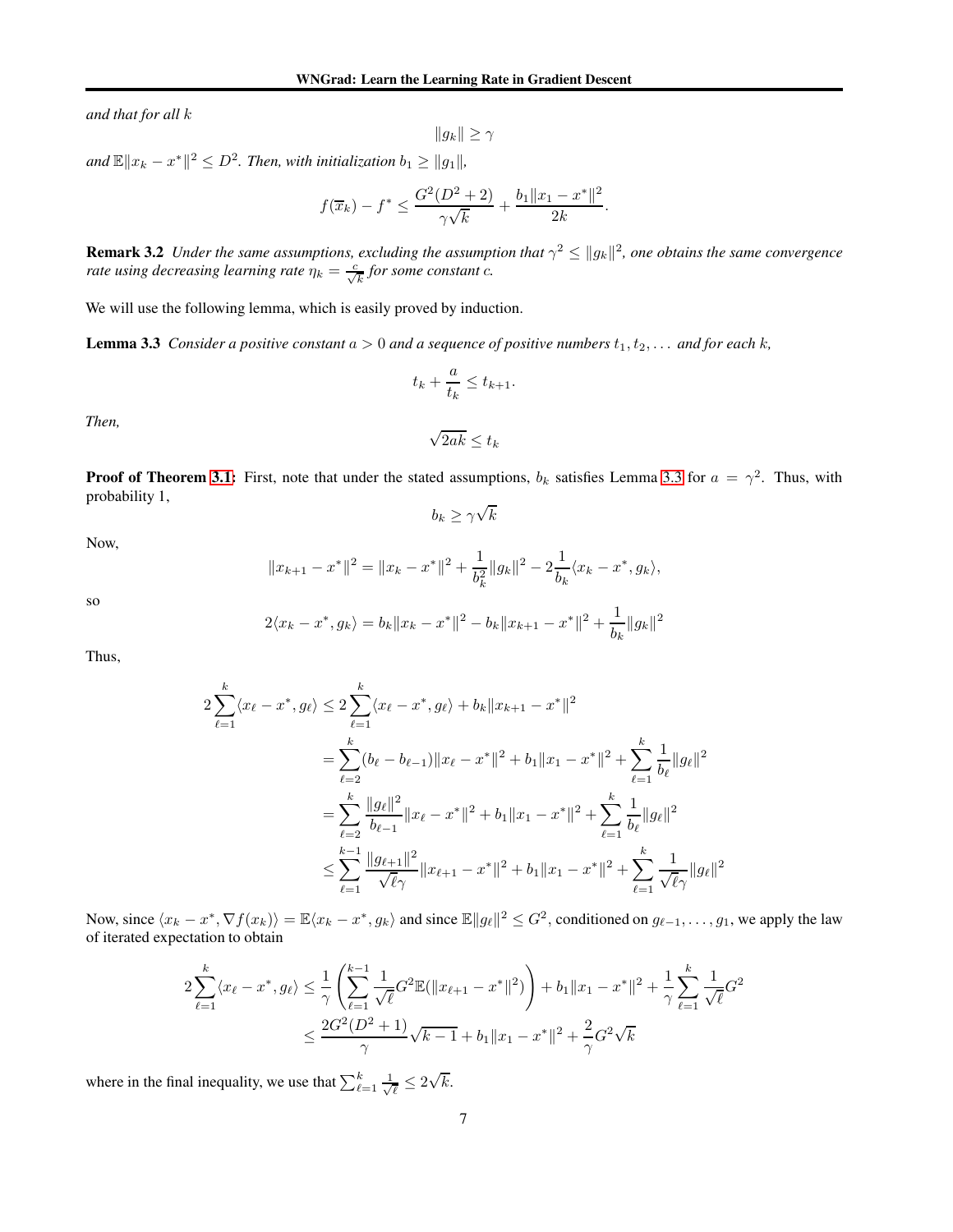From Jensens inequality, and recalling that by convexity  $f(x_k) - f^* \leq \langle x_k - x^*, \nabla f(x_k) \rangle = \mathbb{E} \langle x_k - x^*, g_k \rangle$ , we conclude

$$
f(\overline{x}_k) - f^* \le \frac{1}{k} \sum_{\ell=1}^k (f(x_\ell) - f^*)
$$
  
 
$$
\le \frac{G^2(D^2 + 1)\sqrt{k-1} + \gamma(b_1/2)\|x_1 - x^*\|^2 + G^2\sqrt{k}}{\gamma k}
$$
  
 
$$
\le \frac{G^2(D^2 + 2)\sqrt{k} + \gamma(b_1/2)\|x_1 - x^*\|^2}{\gamma k}.
$$

# 4. Numerical Experiments

With guaranteed convergence of WNGrad in both batch and stochastic settings under appropriate conditions<sup>[3](#page-7-0)</sup>, we perform experiments in this section to show that WNGrad exhibits the same robustness for highly non-convex loss functions associated to deep learning problems.

Consider a loss function f whose gradient has Lipschitz constant L. Then, the gradient of the rescaled loss function  $\lambda f$  has Lipschitz constant  $\lambda L$ . If we were to also rescale  $b_1$  to  $\lambda b_1$ , then the dynamics  $x_j \leftarrow x_{j-1}$  would remain unchanged due to scale invariance. If instead we fix  $b_1 = 1$  while letting  $\lambda$  vary, we can test the robustness of WNGrad to different Lipschitz constants, and compare its robustness to stochastic gradient descent (SGD, Algorithm [5](#page-15-0) in Appendix). To be precise, we consider the following variant of WNGrad, Algorithm [3,](#page-7-1) and explore its performance as we vary  $\lambda$ . Note that  $\lambda$  in this algorithm is analogous to the constant learning rate  $\eta$  in weight normalization and batch normalization as discussed in [\(4\)](#page-2-1).

<span id="page-7-1"></span>

| <b>Algorithm 3 WNGrad - Scaled Loss Function</b>                          |  |  |  |
|---------------------------------------------------------------------------|--|--|--|
| <b>Input:</b> Tolerance $\epsilon > 0$                                    |  |  |  |
| Initialize $x_1 \in \mathbb{R}^d$ , $b_1 \leftarrow 1$ , $j \leftarrow 1$ |  |  |  |
| repeat                                                                    |  |  |  |
| $j \leftarrow j+1$                                                        |  |  |  |
| $b_j \leftarrow b_{j-1} + \frac{\lambda^2   g_{j-1}  ^2}{b_{j-1}}$        |  |  |  |
| $x_j \leftarrow x_{j-1} - \frac{\lambda g_{j-1}}{b_j}$                    |  |  |  |
| until $\ \nabla f(x_i)\ ^2 \leq \epsilon$                                 |  |  |  |

WNGrad is mainly tested on two data sets: MNIST [\(LeCun et al.,](#page-10-9) [1998a\)](#page-10-9) and CIFAR-10 [\(Krizhevsky, 2009\)](#page-10-10). Table [1](#page-15-1) is the summary. We use batch size 100 for both MNIST and CIFAR-10. The experiments are done in PyTorch and parameters are by default if no specification is provided. The data sets are preprocessed with normalization using mean and standard deviation of the entire train samples. Details in implementing WNGrad in a neural network are explained in Appendix A.3.

We first test a wide range of the scale of the loss function<sup>[4](#page-7-2)</sup> with two fully connected layers (without bias term) on MNIST (input dimension is 784) in a very simple setting excluding other factors that come into effect, such as regularization (weight decay), dropout, momentum, batch normalization, etc. In addition, we repeat 5 times for each experiment in order to avoid the initialization effect since random initialization of weight vectors is used in our experiments.

The outcome of the experiments shown in Figure [1](#page-8-0) verifies that WNGrad is very robust to the Lipschitz constant, while SGD is much more sensitive. *This shows that the learning rate can be initialized at a high value if we consider* λ *to be the learning rate.* When picking  $\lambda = 0.562$  and  $\lambda = 0.056$ , we have the train/test loss with respect to epoch shown in blue and dark-red curves respectively. With larger scale of Lipschitz constant ( $\lambda = 0.562$ ), WNGrad does much better than SGD in both training and test loss. It is interesting to note that even with smaller scale of the Lipschitz constant  $\lambda = 0.056$ , even thought SGD obtains the smaller training loss but does worse in generalization. On the contrary, WNGrad gives better generalization (smaller test loss) despite of the larger train loss. Thus, WNGrad to some extend is not only robust to the scale of Lipschitz constant but also generalizes well – we aim to study this property of WNGrad in future work.

 $3$ We assume non-convex smooth loss function in batch setting and convex not necessarily smooth in stochastic setting

<span id="page-7-2"></span><span id="page-7-0"></span> ${}^4\lambda \in \{10^{-0.25j+1.25}, j \in \{0, 1, 2, \cdots, 19\}\}\$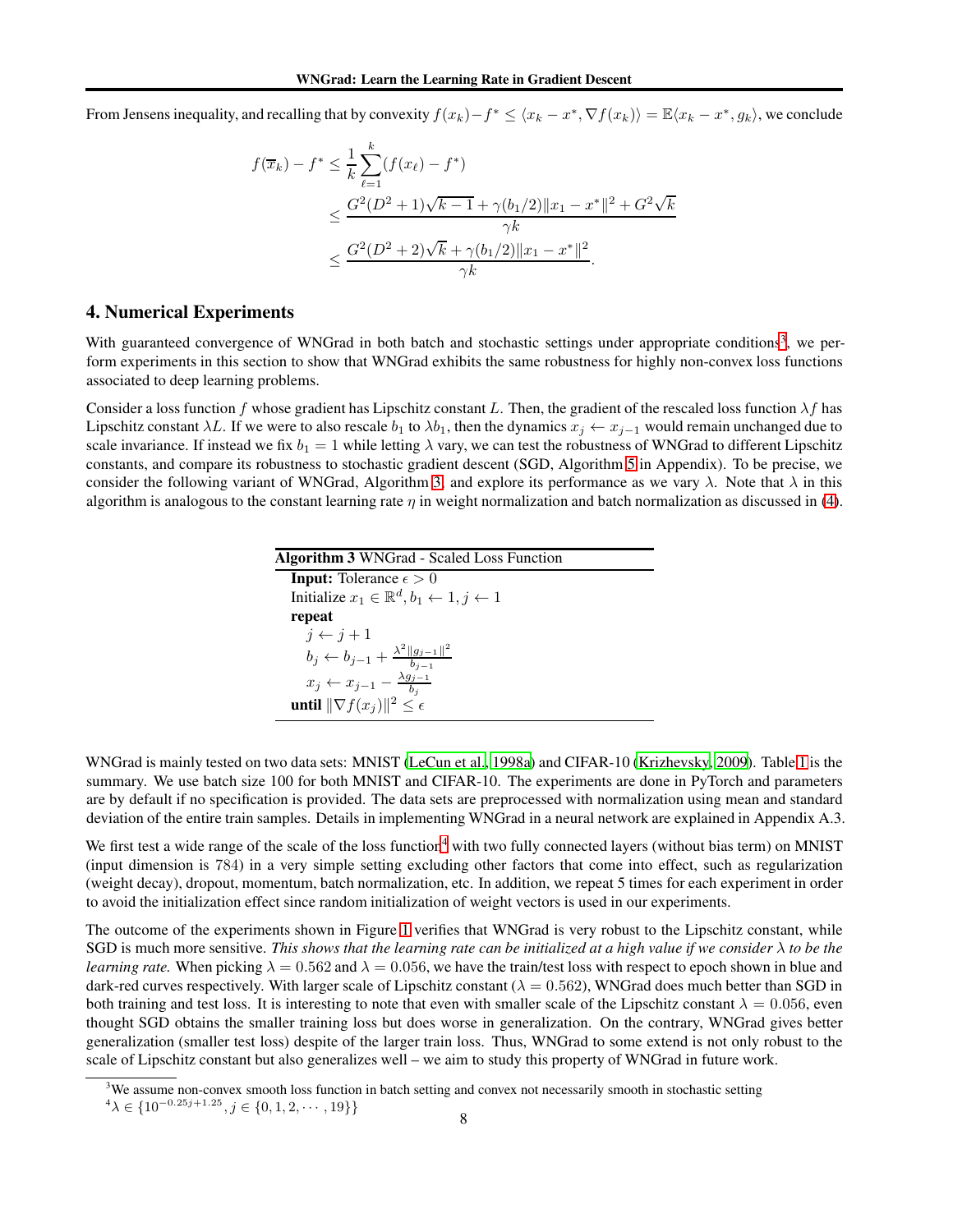

Figure 1. Two fully connected layers on MNIST. The first row are plots of mean Train/Test loss of 5 repeated experiments with respect to the scale of Lipschitz constant at epoch 30 and the second row are plots of mean loss with respect to epoch at  $\lambda = 0.562$  (blue curves) and  $\lambda = 0.056$  (dark-red curves). The error bar of the plots in the first row means one standard deviation of five repeated experiments and no error bars shows in the second row for neatness. Better read on screen.

<span id="page-8-0"></span>

<span id="page-8-1"></span>Figure 2. The simple convolutional network on CIFAR10. Top left (right) is the average training loss (test accuracy) of 5 repeated experiments with respect to the scale of Lipschitz constant at epoch 90. Bottom left (right) is the plot of mean train loss (test accuracy) with respect to epoch at the best  $\lambda$  found at this epoch. The error bar of the plots in the first row means one standard deviation of five repeated experiments and no error bars shown in the second row for neatness. Better read on screen.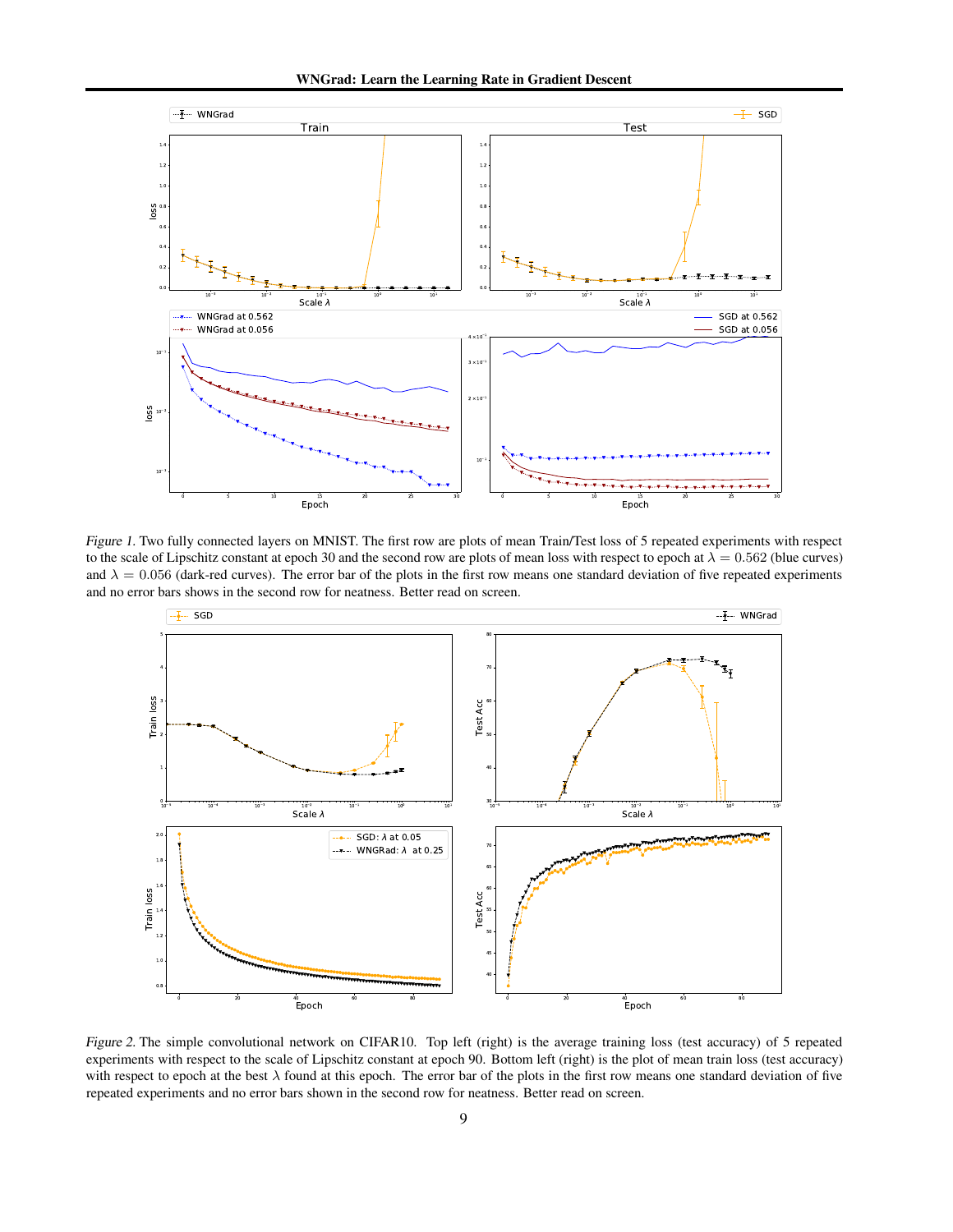Now we continue to compare the methods on a larger dataset, CIFAR10, with a wide range of scale  $\lambda^5$  $\lambda^5$  from 0.0001 to 1. We apply a simple convolution neural network (see Table [2](#page-15-2) for details) with weight decay  $10^{-4}$ , of which the result shown in Figure [2.](#page-8-1) In comparison with SGD, WNGrad is very robust to the scale  $\lambda$  – it performs better at  $\lambda \in [0.01, 1]$  and does as well as SGD when  $\lambda$  smaller than 0.01. When at the best  $\lambda$  for each algorithm ( $\lambda = 0.25$  WNGrad and  $\lambda = 0.05$  SGD), WNGrad outperforms in training and testing along the way.

A common practice to train deep and recurrent neural neural networks is to add momentum to stochastic gradient descent [\(Sutskever et al.](#page-11-10), [2013](#page-11-10)). Recent adaptive moment estimation (Adam) [\(Kingma and Ba](#page-10-6), [2014](#page-10-6)) seems to improve performance of models on a number of datasets. However, these methods are considerably sensitive to the scale of Lipschitz constant and require careful tuning in order to obtain the best result. Here we incorporate our algorithms with momentum (WNGrad-Momentum) and adapt "Adam" way (WN-Adam, Algorithm [4\)](#page-9-1) in the hope to improve the robustness to the relationship between the learning rate and the Lipschitz constant. We use ResNet-18 training on CIFAR10 in Figure [3.](#page-9-2) Because of the batch normalization designed in ResNet-18, we widen the range of  $\lambda$  up to 10. As we can see, WN-Adam (green curve) and WNGrad-Momentum (black curve) do seem to be more robust compared to Adam (red) and SGD-Momentum (orange). Particularly, WN-Adam is very robust even at  $\lambda = 10$  and still does fairly well in generalization.

<span id="page-9-1"></span>

Figure 3. ResNet-18 on CIFAR10. Top plots are the snapshots of training at the 60th epoch. Reading instruction, see Figure [2.](#page-8-1)

<span id="page-9-2"></span><span id="page-9-0"></span> ${}^5\lambda \in \{1, \frac{3}{4}, \frac{1}{2}, \frac{1}{4}, \frac{1}{10}, \frac{1}{20}, \frac{1}{100}, \frac{1}{200}, \frac{1}{1000}, \frac{1}{2000}, \frac{1}{10000}, \frac{1}{10000}\}.$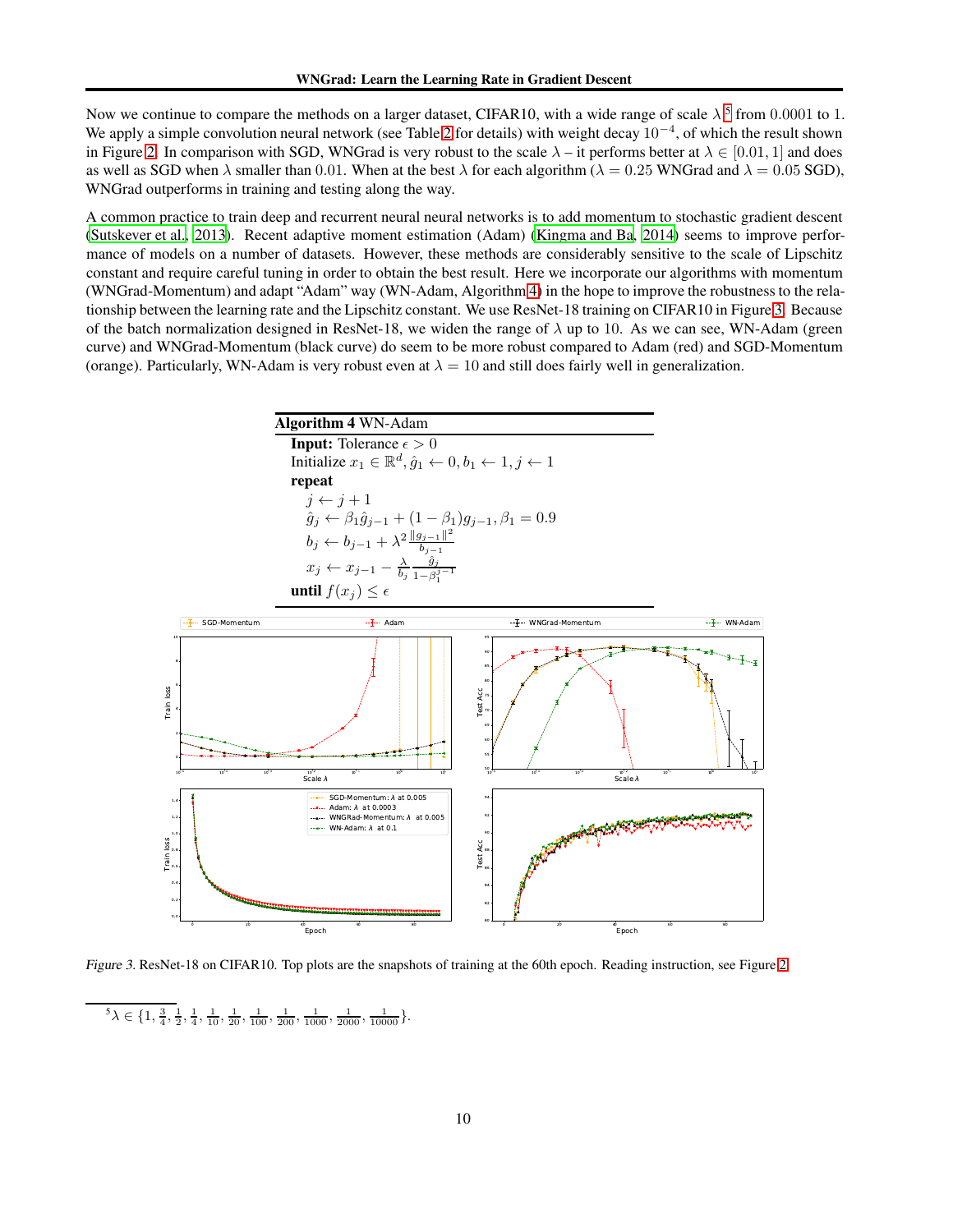# 5. Conclusion

We propose WNGrad, an method for dynamically updating the learning rate  $1/b_k$  according to gradients received so far, which works in both batch and stochastic gradient methods and converges.

In the batch gradient descent setting, we show that WNGrad converges to a weight vector  $w_T$  satisfying  $\|\nabla f(w_T)\|^2 \leq \epsilon$ in at most  $T = O(\frac{L + L^2}{\epsilon})$  $\frac{L}{\epsilon}$ ) iterations, if f has L-Lipschitz smooth gradient. This nearly matches the convergence rate for standard gradient descent with fixed learning rate  $1/L$ , but WNGrad does not need to know  $L$  in advance.

In the stochastic setting, the  $b_k$  update in WNGrad has different behavior, growing like  $O(\frac{\sqrt{k}}{G})$ , where G is a bound on the variance of the stochastic gradients. As a result, in the stochastic setting, we also show that WNGrad achieves the optimal  $O(1/\sqrt{T})$  rate of convergence for convex loss functions, and moreover settles in expectation on the "correct" rate,  $b_k \sim \frac{\sqrt{k}}{G}$ . Thus, WNGrad works robustly in the stochastic setting, and finds a good learning rate.

In numerical experiments, WNGrad competes favorably to plain stochastic gradient descent in terms of robustness to the relationship between the learning rate and the Lipschitz constant and generalization error in training neural networks on two standard data sets. And such robustness extends further to the algorithm that incorporates momentum (WN-Adam and WNGrad-Momentum).

# Acknowledgments

We thank Arthur Szlam and Mark Tygert for constructive suggestions. Also, we appreciate the help (with the experiments) from Sam Gross, Shubho Sengupta, Teng Li, Ailing Zhang, Zeming Lin, and Timothee Lacroix.

### **References**

- <span id="page-10-7"></span>D. Alexandre and B. Francis. Adabatch: Efficient gradient aggregation rules for sequential and parallel stochastic gradient methods. *arXiv preprint arXiv:1711.01761*, 2017.
- <span id="page-10-2"></span>F. Bach and E. Moulines. Non-asymptotic analysis of stochastic approximation algorithms for machine learning. In *Advances in Neural Information Processing Systems*, 2011.
- <span id="page-10-1"></span>L. Bottou, F. Curtis, and J. Nocedal. Optimization methods for large-scale machine learning. In *arXiv preprint arXiv:1606.04838*, 2016.
- <span id="page-10-0"></span>B. Dimitri. *Nonlinear programming*. Athena scientific Belmont, 1999.
- <span id="page-10-5"></span>J. Duchi, E. Hazan, and Y. Singer. Adaptive subgradient methods for online learning and stochastic optimization. *Journal of Machine Learning Research*, 12(Jul):2121–2159, 2011.
- <span id="page-10-4"></span>P. Goyal, P. Dollár, R. B. Girshick, P. Noordhuis, L. Wesolowski, A. Kyrola, A. Tulloch, Y. Jia, and K. He. Accurate, large minibatch SGD: training imagenet in 1 hour. *CoRR*, abs/1706.02677, 2017. URL <http://arxiv.org/abs/1706.02677>.
- <span id="page-10-8"></span>S. Ioffe and C. Szegedy. Batch normalization: Accelerating deep network training by reducing internal covariate shift. In *International conference on machine learning*, pages 448–456, 2015.
- <span id="page-10-6"></span>D. Kingma and J. Ba. Adam: A method for stochastic optimization. *CoRR*, abs/1412.6980, 2014. URL <http://dblp.uni-trier.de/db/journals/corr/corr1412.html#KingmaB14>.
- <span id="page-10-10"></span>A. Krizhevsky. Learning multiple layers of features from tiny images. 2009.
- <span id="page-10-9"></span>Y. LeCun, L. Bottou, Y. Bengio, and P. Haffner. Gradient-based learning applied to document recognition. *Proceedings of the IEEE*, 86(11):2278–2324, 1998a.
- <span id="page-10-11"></span>Y. LeCun, L. Bottou, G. Orr, and K. Müller. Efficient backprop. In *Neural networks: Tricks of the trade*, pages 9–50. Springer, 1998b.
- <span id="page-10-3"></span>D. Needell, R. Ward, and N. Srebro. Stochastic gradient descent, weighted sampling, and the randomized kaczmarz algorithm. In *Advances in Neural Information Processing Systems*, 2014. 11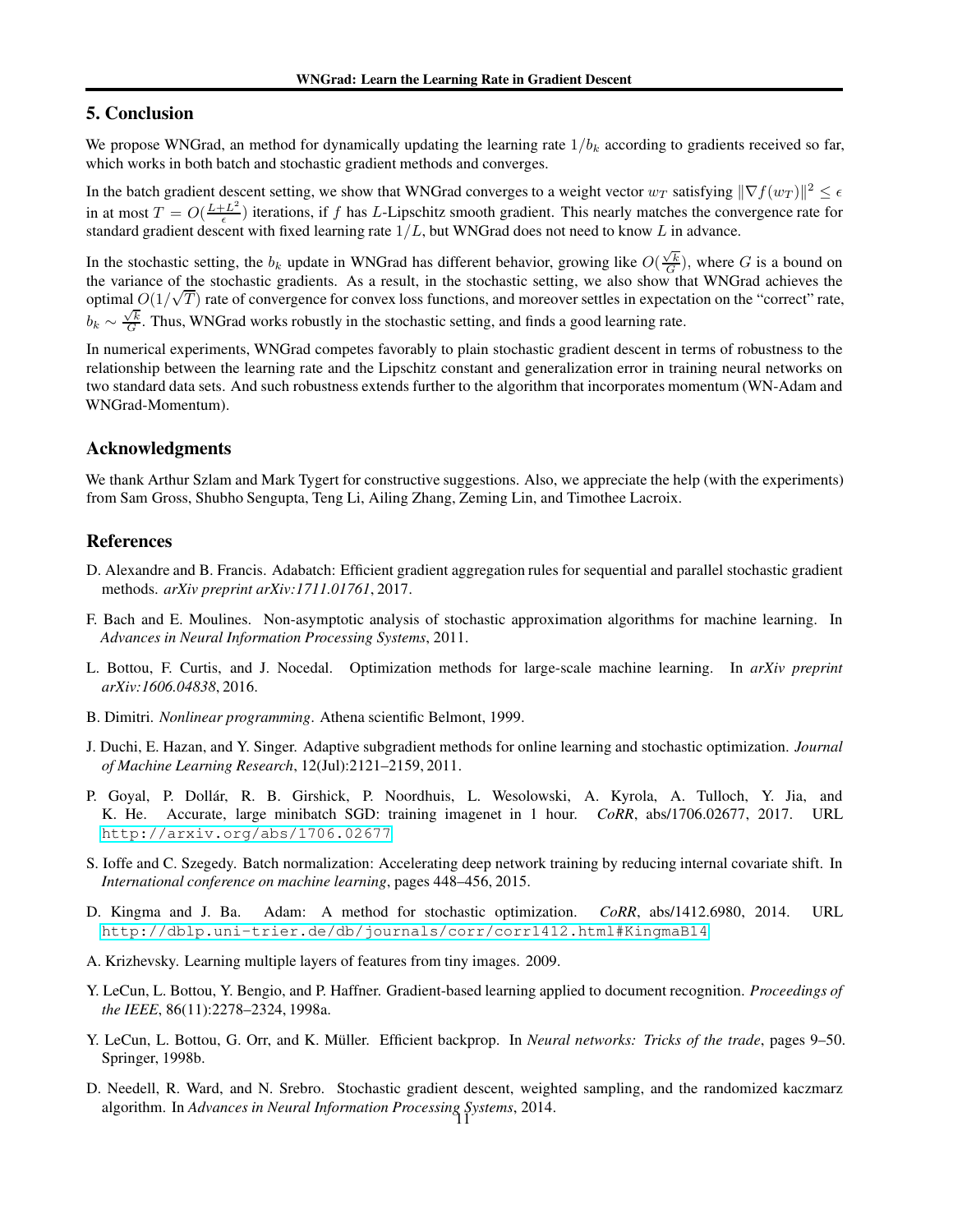- <span id="page-11-9"></span>Y. Nesterov. Introductory lectures on convex programming volume i: Basic course. 1998.
- <span id="page-11-1"></span>H. Robbins and S. Monro. A stochastic approximation method. In *The Annals of Mathematical Statistics*, volume 22, pages 400–407, 1951.
- <span id="page-11-8"></span>T. Salimans and D. Kingma. Weight normalization: A simple reparameterization to accelerate training of deep neural networks. In *Advances in Neural Information Processing Systems*, pages 901–909, 2016.
- <span id="page-11-3"></span>O. Shamir and T. Zhang. Stochastic gradient descent for non-smooth optimization: Convergence results and optimal averaging schemes. In *International Conference on Machine Learning*, pages 71–79, 2013.
- <span id="page-11-5"></span>G. Hinton N. Srivastava and K. Swersky. Neural networks for machine learning-lecture 6a-overview of mini-batch gradient descent.
- <span id="page-11-10"></span>I. Sutskever, J. Martens, G. Dahl, and G. Hinton. On the importance of initialization and momentum in deep learning. In *International conference on machine learning*, pages 1139–1147, 2013.
- <span id="page-11-2"></span>R. Ward, X. Wu, and L. Bottou. Adagrad stepsizes: Sharp convergence over nonconvex landscapes. In *International Conference on Machine Learning*, pages 6677–6686, 2019.
- <span id="page-11-6"></span>A. Wilson, R. Roelofs, M. Stern, N. Srebro, and B. Recht. The marginal value of adaptive gradient methods in machine learning. In *Advances in Neural Information Processing Systems*, pages 4151–4161, 2017.
- <span id="page-11-0"></span>S. Wright and J. Nocedal. *Numerical Optimization*. Springer New York, New York, NY, 2006. ISBN 978-0-387-40065-5. doi: 10.1007/978-0-387-40065-5\_3. URL [https://doi.org/10.1007/978-0-387-40065-5\\_3](https://doi.org/10.1007/978-0-387-40065-5_3).
- <span id="page-11-4"></span>M. Zeiler. Adadelta: an adaptive learning rate method. In *arXiv preprint arXiv:1212.5701*, 2012.
- <span id="page-11-7"></span>P. Zhao and T. Zhang. Stochastic optimization with importance sampling for regularized loss minimization. In *International Conference on Machine Learning (ICML)*, pages 1–9, 2015.

## A. Appendix

#### <span id="page-11-11"></span>A.1. Proof ingredients

**Lemma A.1 (Descent Lemma)** Let  $f \in C_L^1$ , i.e.,  $\forall x, y \in \mathbb{R}^d$ ,  $\|\nabla f(x) - \nabla f(y)\| \le L \|x - y\|$ .. Then,

$$
f(x) \le f(y) + \langle \nabla f(y), x - y \rangle + \frac{L}{2} ||x - y||^2
$$

A.1.1. PROOF OF LEMMA [2.4](#page-4-1)

**Proof:** If  $b_1 \geq L$ , we are done. So suppose  $b_1 \leq b_N < L$ . Thus,

$$
L > b_N = b_1 + \sum_{k=1}^{N-1} \frac{\|\nabla f(x_{k+1})\|^2}{b_k}
$$
  
>  $b_1 + \sum_{k=1}^{N-1} \frac{\|\nabla f(x_{k+1})\|^2}{L}.$ 

So  $\sum_{k=2}^{N} \|\nabla f(x_k)\|^2 \le L(L - b_1)$ , and hence

$$
\min_{k=1:N} \|\nabla f(x_k)\|^2 \le \frac{1}{N-1} \sum_{k=2}^N \|\nabla f(x_k)\|^2
$$
  

$$
\le \frac{L(L-b_1)}{(N-1)} \le \epsilon.
$$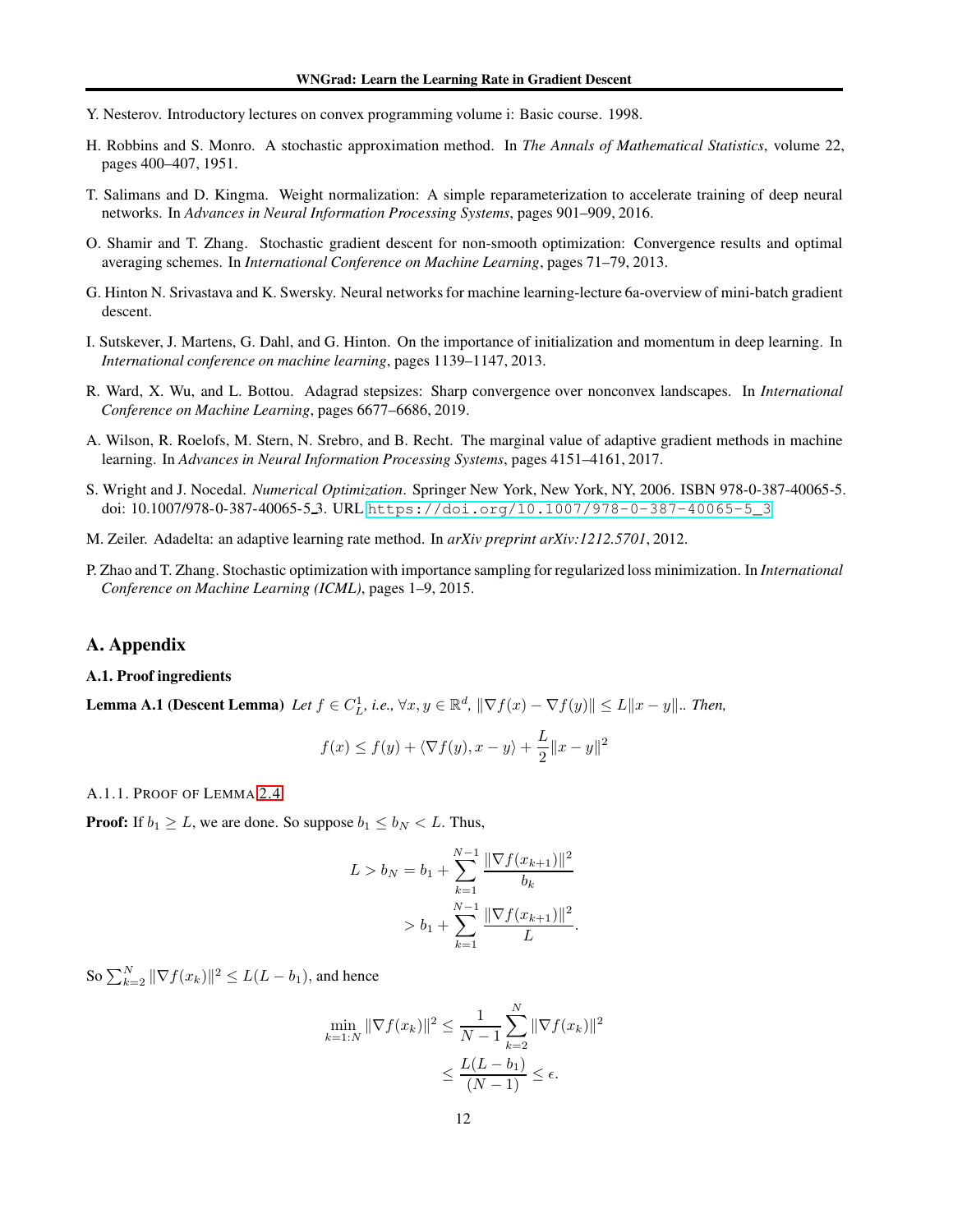# A.1.2. PROOF OF LEMMA [2.5](#page-5-0)

Suppose  $k_0$  is the first index such that  $b_{k_0} > L$ . Then  $b_j > L$  for all  $j \ge k_0$ , and by Lemma [A.1,](#page-11-11) for  $j \ge k_0$ ,

$$
f(x_{j+1}) \le f(x_j) - \frac{1}{b_j} (1 - \frac{L}{2b_j}) \|\nabla f(x_j)\|^2
$$
  
\n
$$
\le f(x_j) - \frac{1}{2b_j} \|\nabla f(x_j)\|^2
$$
  
\n
$$
\le f(x_j) - \frac{1}{2b_{j+1}} \|\nabla f(x_j)\|^2
$$
  
\n
$$
\le f(x_{k_0}) - \sum_{\ell=1}^j \frac{1}{2b_{k_0+\ell-1}} \|\nabla f(x_{k_0+\ell-1})\|^2
$$

Taking  $j \to \infty$ ,

$$
\sum_{\ell=1}^{\infty} \frac{\|\nabla f(x_{k_0+\ell-1})\|^2}{b_{k_0+\ell-1}} \leq 2(f(x_{k_0})-f^*).
$$

Now, if  $k_0 > 1$ , then

$$
b_{k_0+j} - b_{k_0} = \sum_{\ell=1}^{j} \frac{\|\nabla f(x_{k_0+\ell})\|^2}{b_{k_0+\ell-1}}
$$
  
\n
$$
\leq 2 \sum_{\ell=1}^{j} \frac{\|\nabla f(x_{k_0+\ell-1}) - \nabla f(x_{k_0+\ell})\|^2 + \|\nabla f(x_{k_0+\ell-1})\|^2}{b_{k_0+\ell-1}}
$$
  
\n
$$
\leq 2 \sum_{\ell=1}^{j} \frac{L^2 \|x_{k_0+\ell-1} - x_{k_0+\ell}\|^2 + \|\nabla f(x_{k_0+\ell-1})\|^2}{b_{k_0+\ell-1}}
$$
  
\n
$$
= 2 \sum_{\ell=1}^{j} \frac{L^2 \|\nabla f(x_{k_0+\ell-1})\|^2}{b_{k_0+\ell-1}^2} + 2 \sum_{\ell=1}^{j} \frac{\|\nabla f(x_{k_0+\ell-1})\|^2}{b_{k_0+\ell-1}}
$$
  
\n
$$
\leq 4 \sum_{\ell=1}^{j} \frac{\|\nabla f(x_{k_0+\ell-1})\|^2}{b_{k_0+\ell-1}}
$$
  
\n
$$
\leq 8(f(x_{k_0}) - f^*)
$$
  
\n(7)

since  $b_{k_0} \ge L$ . Finally, since  $b_j \le L$  for  $j = 1 = 1, 2, ..., k_0 - 1$ , we can bound  $f(x_{k_0}) - f^*$ . By Lemma [A.1,](#page-11-11)

$$
f(x_{k_0}) \le f(x_1) + \frac{L}{2} \sum_{j=1}^{k_0 - 1} \frac{\|\nabla f(x_j)\|^2}{b_j^2}
$$
  
\n
$$
\le f(x_1) + \frac{L\|\nabla f(x_1)\|^2}{2b_1^2} + \frac{L}{2} \sum_{j=1}^{k_0 - 2} \frac{\|\nabla f(x_{j+1})\|^2}{b_j^2}
$$
  
\n
$$
\le f(x_1) + \frac{L\|\nabla f(x_1)\|^2}{2b_1^2} + \frac{L}{2b_1}(b_{k_0 - 1} - b_1)
$$
  
\n
$$
\le f(x_1) + \frac{Lb_{k_0 - 1}}{2b_1}
$$
 (8)

since  $b_1 \geq \|\nabla f(x_1)\|$  and  $b_{k_0-1} \leq L$ .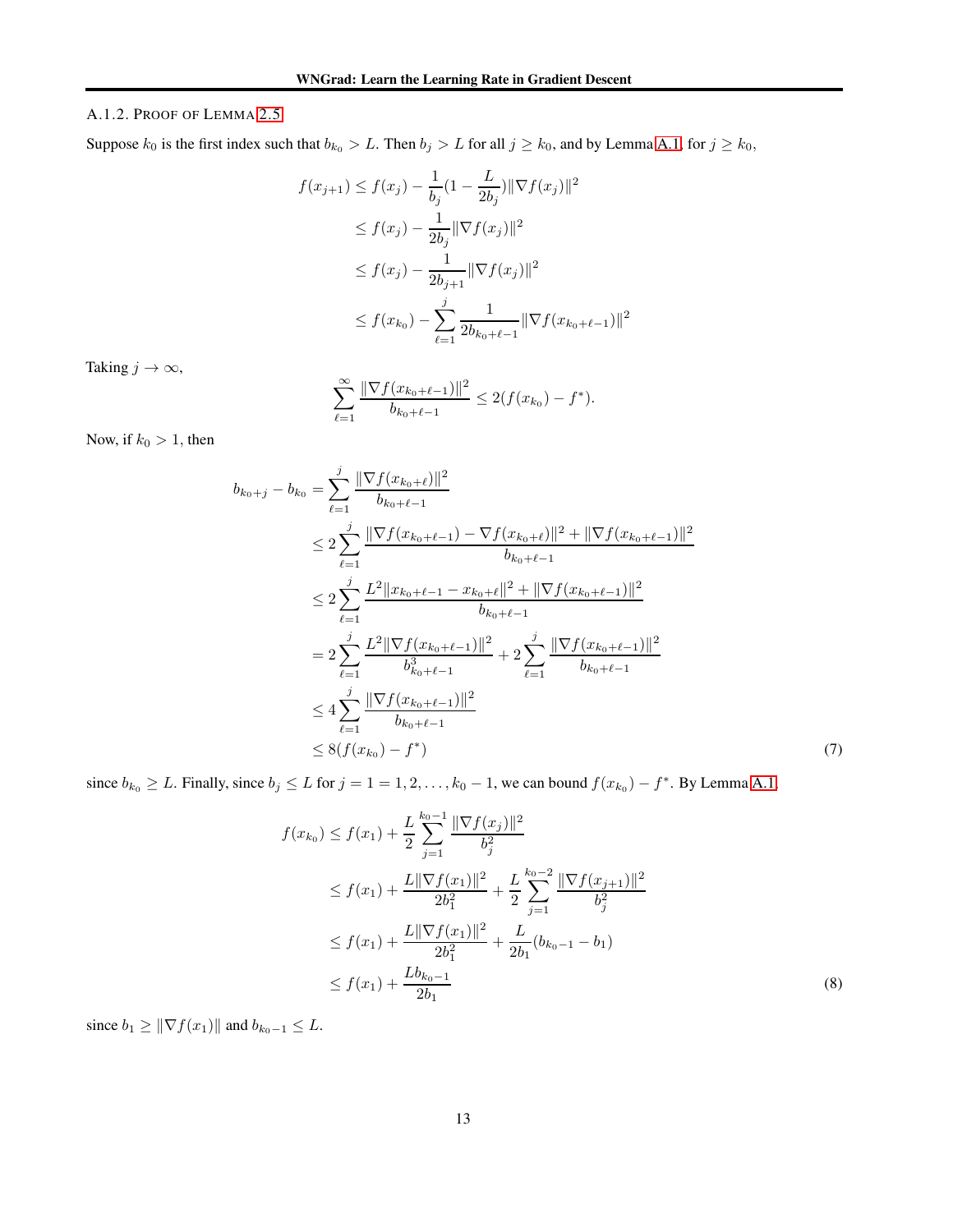#### A.1.3. PROOF OF LEMMA [2.6](#page-5-2)

We use shorthand  $\nabla f_k = \nabla f(x_k)$ . Let  $k_0 \ge 1$  be the first index such that  $b_{k_0} \ge L$ . Then,

$$
b_{k_0} = b_{k_0-1} + \frac{\|\nabla f_{k_0}\|^2}{b_{k_0-1}} \le b_{k_0-1} + 2\frac{\|\nabla f_{k_0} - \nabla f_{k_0-1}\|^2 + \|\nabla f_{k_0-1}\|^2}{b_{k_0-1}} \\
\le b_{k_0-1} + 2\left(\frac{L^2 \|x_{k_0} - x_{k_0-1}\|^2}{b_{k_0-1}} + \frac{\|\nabla f_{k_0-1}\|^2}{b_{k_0-1}}\right) \\
= b_{k_0-1} + 2\left(\frac{L^2 \|\nabla f_{k_0-1}\|^2}{b_{k_0-1}^3} + \frac{\|\nabla f_{k_0-1}\|^2}{b_{k_0-1}}\right) \\
\le b_{k_0-1} + \frac{2L^2 \|\nabla f_{k_0-1}\|^2}{b_{k_0-1}^2 b_{k_0-2}} + \frac{2\|\nabla f_{k_0-1}\|^2}{b_{k_0-1}} \\
= b_{k_0-1} + \frac{2L^2 (b_{k_0-1} - b_{k_0-2})}{b_{k_0-1}^2} + \frac{2\|\nabla f_{k_0-1}\|^2}{b_{k_0-1}} \\
\le b_{k_0-1} + \frac{2L^2}{b_{k_0-1}^2} + \frac{2\|\nabla f_{k_0-1}\|^2}{b_{k_0-2}} \\
\le 3L + \frac{2L^2}{b_1} \tag{9}
$$

### A.2. Proof of Theorem [2.3](#page-4-0)

By Lemma [2.4,](#page-4-1) if  $\min_{k=1:N} \|\nabla f(x_k)\|^2 \leq \epsilon$  is not satisfied after  $N = \lceil \frac{L(L-b_1)}{\epsilon} \rceil \leq \frac{(1-\delta)L^2}{\epsilon}$  $\frac{\partial L}{\partial \epsilon}$  steps, then there is a first index  $k_0 \leq N$  such that  $b_{k_0} > L$ . By Lemma [2.5,](#page-5-0) for all  $k \geq k_0$ ,

$$
b_k \le b_{k_0} + 8(f(x_{k_0}) - f^*),
$$

so set

$$
P = b_{k_0} + 8(f(x_{k_0}) - f^*).
$$

If  $k_0 = 1$ , then it follows that

$$
f(x_M) \le f(x_1) - \frac{\sum_{k=1}^{M} \|\nabla f(x_k)\|^2}{2(b_1 + 8(f(x_1) - f^*))}
$$
\n(10)

and thus the stated result holds straightforwardly.

Otherwise, if  $k_0 > 1$ , then, by Lemma [A.1,](#page-11-11) for any  $M \ge 1$ ,

$$
f(x_{k_0+M}) \le f(x_{k_0+M-1}) - \frac{1}{2b_{k_0+M-1}} \|\nabla f(x_{k_0+M-1})\|^2
$$
  

$$
\le f(x_{k_0+M-1}) - \frac{1}{2P} \|\nabla f(x_{k_0+M-1})\|^2
$$
  

$$
\le f(x_{k_0}) - \frac{1}{2P} \sum_{k=1}^M \|\nabla f(x_{k_0+k-1})\|^2.
$$

By Lemma [2.6,](#page-5-2) since  $b_1 \geq \delta L$ , we have

$$
b_{k_0} \le (3 + \frac{2}{\delta})L
$$

By Lemma [2.4,](#page-4-1)

$$
f(x_{k_0}) - f^* \le f(x_1) - f^* + \frac{L}{2\delta},
$$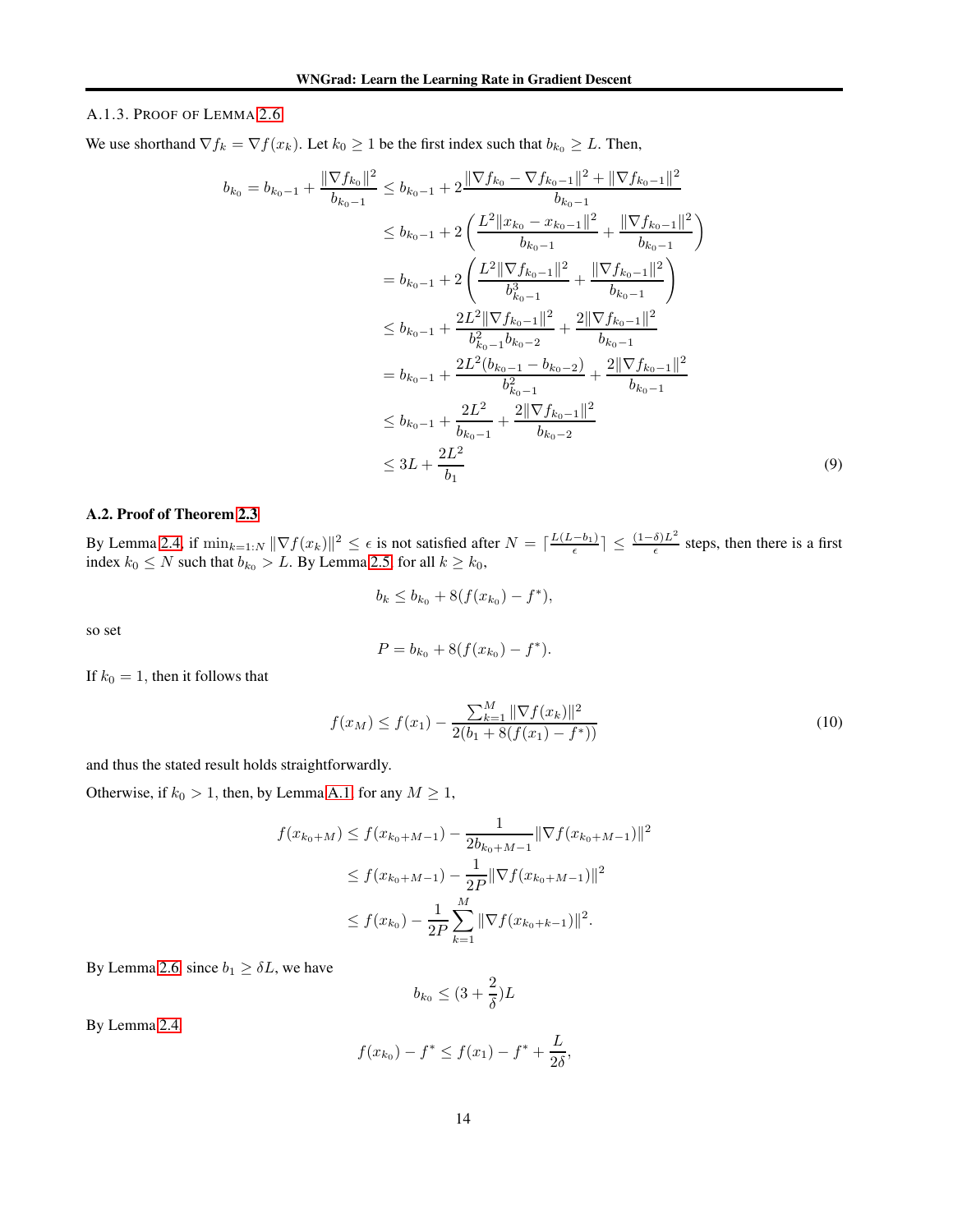Thus,

$$
\min_{k=1:M} \|\nabla f(x_{k_0+k-1})\|^2 \leq \frac{1}{M} \sum_{k=1}^M \|\nabla f(x_{k_0+k-1})\|^2
$$
\n
$$
\leq \frac{2P(f(x_{k_0}) - f^*)}{M}
$$
\n
$$
= \frac{2(b_{k_0} + 8(f(x_{k_0}) - f^*)) (f(x_{k_0}) - f^*)}{M}
$$
\n
$$
\leq \frac{2b_{k_0} (f(x_{k_0}) - f^*)}{M} + \frac{16(f(x_{k_0}) - f^*)^2}{M}
$$
\n
$$
\leq \frac{2(3 + \frac{2}{\delta})L(f(x_{k_0}) - f^*)}{M} + \frac{16(f(x_{k_0}) - f^*)^2}{M}
$$
\n(11)

Thus, once

$$
M \ge \frac{16(f(x_1) - f^* + (\frac{3}{16} + \frac{5}{8\delta})L)^2}{\epsilon},
$$

we are assured that

$$
\min_{k=1:N+M} \|\nabla f(x_k)\|^2 \le \epsilon
$$

where  $N \leq \frac{L^2(1-\delta)}{\epsilon}$ .

#### A.3. Implementing the Algorithm in A Neural Network

In this section, we give the details for implementing our algorithm in a neural network. In the standard neural network architecture, the computation of each neuron consists of an elementwise nonlinearity of a linear transform of input features or output of previous layer:

$$
y = \phi(\langle w, x \rangle + b), \tag{12}
$$

where  $w$  is the d-dimensional weight vector,  $b$  is a scalar bias term,  $x,y$  are respectively a d-dimensional vector of input features (or output of previous layer) and the output of current neuron,  $\phi(\cdot)$  denotes an elementwise nonlinearity. When using backpropogration [\(LeCun et al.](#page-10-11), [1998b\)](#page-10-11) the stochastic gradient of g in Algorithms [2,](#page-5-3) [3](#page-7-1) and [4](#page-9-1) represent the gradient of the current neuron (see Figure [4\)](#page-14-0). Thus, when implementing our algorithm in PyTorch, WNGrad is one learning rate associated to one neuron, while SGD has one learning rate for all neurons.



<span id="page-14-0"></span>Figure 4. An example of backproporgation of two hidden layers. Green edges represent the stochastic gradient g in Algorithm [3](#page-7-1) and [4.](#page-9-1)